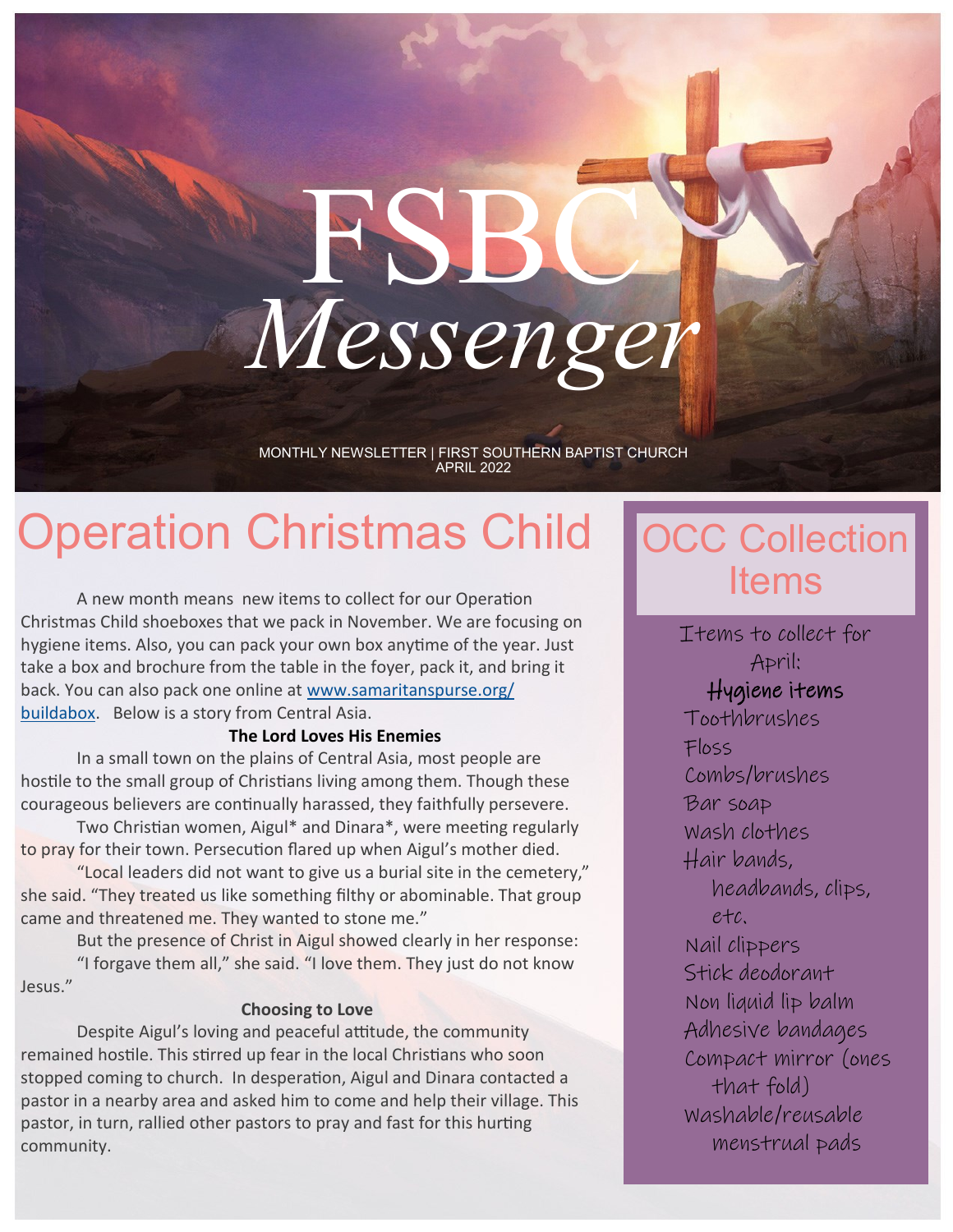### Operation Christmas Child continued

God heard their pleas and responded in a way that they'd been requesting for years. Aigul had heard of Operation Christmas Child four years earlier and often prayed, "Lord, we have so many needy children here. There are poor and disabled children who never leave their homes and do not have toys." She knocked faithfully on heaven's door and waited for an answer that would bless her village.

"I was so excited," said Aigul, "when Dinara called me to say that we are going to have some shoebox gifts to distribute!"

#### **Bringing Gifts and the Gospel**

One of the pastors who had been praying for this town, a man named Ruslan,\* felt that God wanted him to be part of bringing gift-filled shoeboxes and the message of the Gospel to this place. When he contacted Aigul, they began praying together and planning some Operation Christmas Child outreach events for her area. After about a month, he organized an expedition that included three off-road vehicles packed full

with eight people and 1,000 shoebox gifts. The entourage traveled 10 hours to Aigul's community.

When they arrived, Ruslan said to an official, "We are [part of] the Church and have come to share the love of God with children." He also mentioned that they were Aigul's friends who wanted to support the local congregation.

To their surprise, the official warmly welcomed them and gave them permission to hold outreach events at various locations throughout the region.

### **This Time, No Opposition to the Gospel**

Ruslan had memorized a presentation of the Gospel in the local language and freely shared it with the children and their parents who listened in. Most paid close attention to the Word of God in part because Ruslan illustrated his message with colorful posters supplied by Samaritan's Purse.

When it came time to surprise the children with shoebox gifts, they

#### were delighted. The boys and girls had never received such gifts before!

"His amazing love reaches out to the ends of the earth!"

Over the course of a single day, the team visited several schools throughout the region, with the message of the Gospel tangibly expressed through shoebox gifts. At each of these outreach events when Ruslan mentioned that Jesus is the Son of God, he met no opposition!

Ruslan said, "The Lord loves even His enemies and He is able to win them with His amazing love that reaches out to the ends of the earth!" Please pray that these Gospel seeds sown in faith will yield a bountiful harvest. *Send a shoebox gift to children in hard-to-reach places like this[—Build a Shoebox Online!](http://samaritanspurse.org/buildonline)*

Thanks! Karen Leibbrandt

Spring!!! It's been a long winter but seeing more green and feeling the sun's warmth helps us know the end is near. Just like in life. Sometimes we feel winter will never end but God in His Grace tells us--this too shall pass.

With Spring upon us, SuperSummer is coming soon! Please see camp information on the back page of this newsletter, and get your student signed up soon. We will be discussing fundraisers to help defray the cost. You will need to submit \$20 per student in order to reserve their spot. Please give a check, money

Youth

order, or cash to the church clearly marked that it is for your student's camp deposit.

We will finish up the Wednesday night youth group on May 11th. We will have some summertime activities so be watching for more details!!!

Please encourage your student to join us on Sunday mornings. We are still studying the Epistles and learning a lot about life and God through each chapter.

Please be praying for the youth and leaders! As we welcome Dylan Davis as the youth intern, we look

forward to what God is going to do in the youth. We are also very aware of Satan not liking it! We would greatly appreciate your prayers for a hedge of protection over all of us .

Many blessings church family!!! I love you!!!

Lisa Crook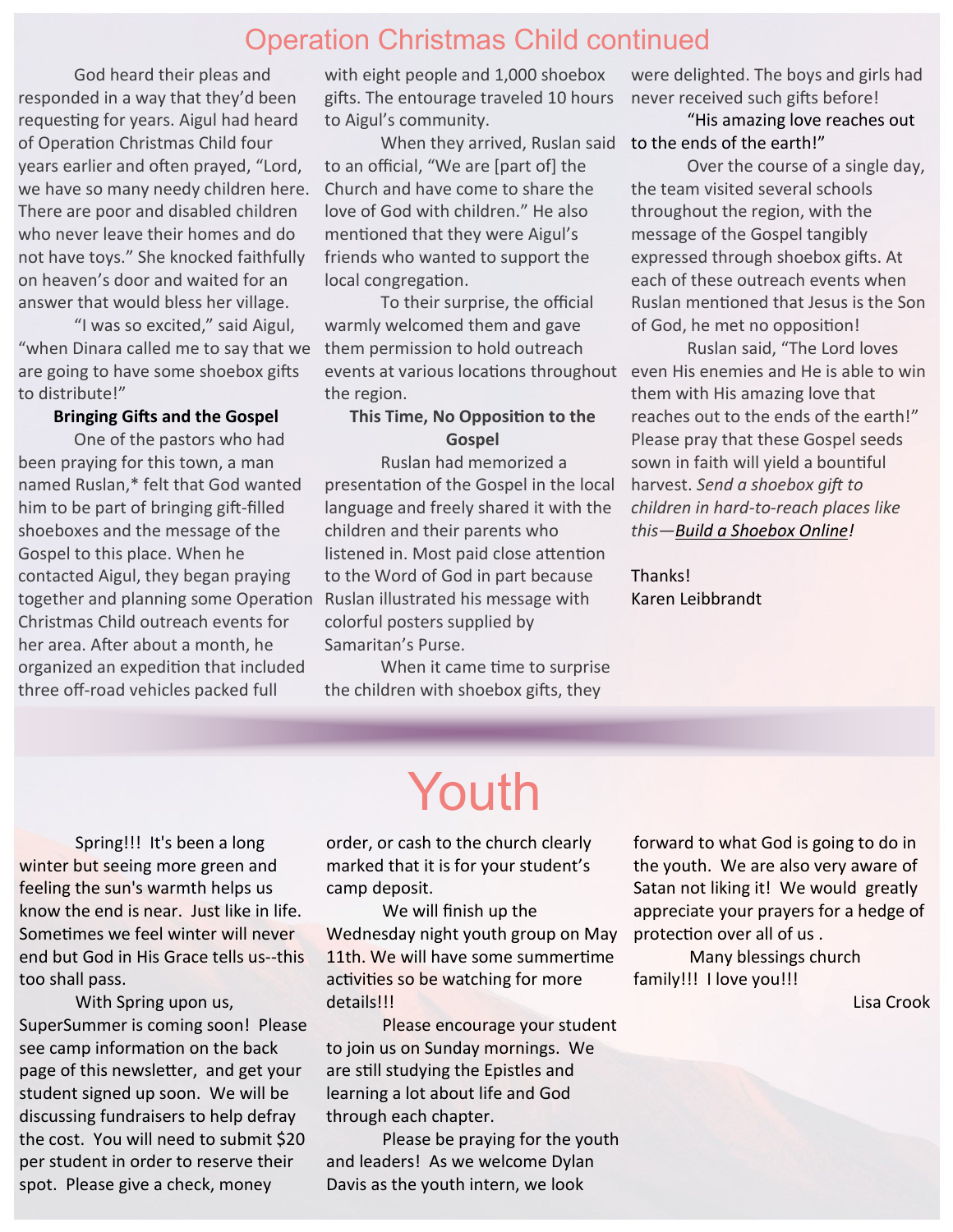# Pastor's Pen



### **Resurrection and Recovery**

Love You Church! Happy Resurrection Church! From John 21 after Mary Magdalene discovers the tomb of Jesus is empty:

**<sup>11</sup>** But Mary stood outside the tomb, crying. As she was

crying, she stooped to look into the tomb.

**<sup>12</sup>** She saw two angels in white sitting where Jesus's body had been lying, one at the head and the other at the feet. **<sup>13</sup>** They said to her, "Woman, why are you

crying?"

"Because they've taken away my Lord," she told them, "and I don't know where they've put him."

**<sup>14</sup>**Having said this, she turned around and saw Jesus standing there, but she did not know it was Jesus. **<sup>15</sup>** "Woman," Jesus said to her, "why are you crying? Who is it that you're seeking?"

Supposing he was the gardener, she replied, "Sir, if you've carried him away, tell me where you've put him, and I will take him away."

**<sup>16</sup>** Jesus said to her, "Mary." Turning around, she said to him in Aramaic, "*Rabboni*!"—which means "Teacher."

<sup>17</sup> "Don't cling to me," Jesus told her, "since I have not yet ascended to the Father. But go to my brothers and tell them that I am ascending to my Father and your Father, to my God and your God."

**<sup>18</sup>** Mary Magdalene went and announced to the disciples, "I have seen the Lord!" And she told them what he had said to her.

There are two resurrections testified to in this passage. The first is obvious. Jesus was totally, physically dead for three days and on this glorious Sunday morning He lives again! This is our chief hope! We, too are inheritors of life after death! The

resurrection is ours! Oh Praise His Glorious Name! But this is not the second resurrection testified to here. Ours is only here through faith and reflection as revealed in the apostles' writings.

The other resurrection testified to in this passage is that of Mary Magdalene. She had been raised to spiritual life from spiritual death. Her testimony is in the explanation for her crying: "Because they have taken away my Lord." "My Lord." Mary's emotional turmoil along with giving Him this title demonstrate the deep faith and relationship she had in Jesus. And for good reason. He had changed her life!

Mary Magdalene had lived a life of spiritual deadness. She spent many of her years in spiritual hell, literally, as a captive to Satan's army. How do I know? Luke refers to her as the one who had seven demons cast out of her (Luke 8:2- 3). Seven demons! What a grip Satan had on her life! Have you ever wondered what having seven demons would be like? Oh, the torture! The anguish! The stress! The brokenness and deadness!

I wonder what influence this team of demons were having on her. Demons are often associated with specific struggles in life that gain a foothold in us and succumb us to eventual control over our lives. Did she live with a demon of alcoholism? A demon of abuse? A demon of drugs? A demon of depression? A demon of codependency? A demon of sexual addiction? (Early traditions named her as the prostitute who had dried Jesus' feet with her hair.) Perhaps she had a demon of bitterness, or power and influence, or skepticism, or fear, or hatred toward God. Perhaps she had a few of these or others in combination. In other words, not likely was she dealing with seven demons of the same influence or struggle but seven different tortures to her soul, psyche, and life. She was truly a troubled woman! She was tortured, lost, dead in her sins which invited these demons to influence then control her life.

But something changed. Somewhere along her way, her path crossed Jesus' and He changed her life. He cast out her demons. She saw His power and kindness and she believed in Him. He saved her. He gave her new life. Her old life was dead and gone and new life had come. She was a new creation that no longer would be tormented by the demons. Their presence in her life was removed by the power of the Son of God! She was alive again, free almost as she was long ago before she sinned and the demons began taking her life away from her. But this new life was much better! This one once imprisoned was now free! This one once tortured was now delivered. This one once broken was now healed. This one once dead was now completely,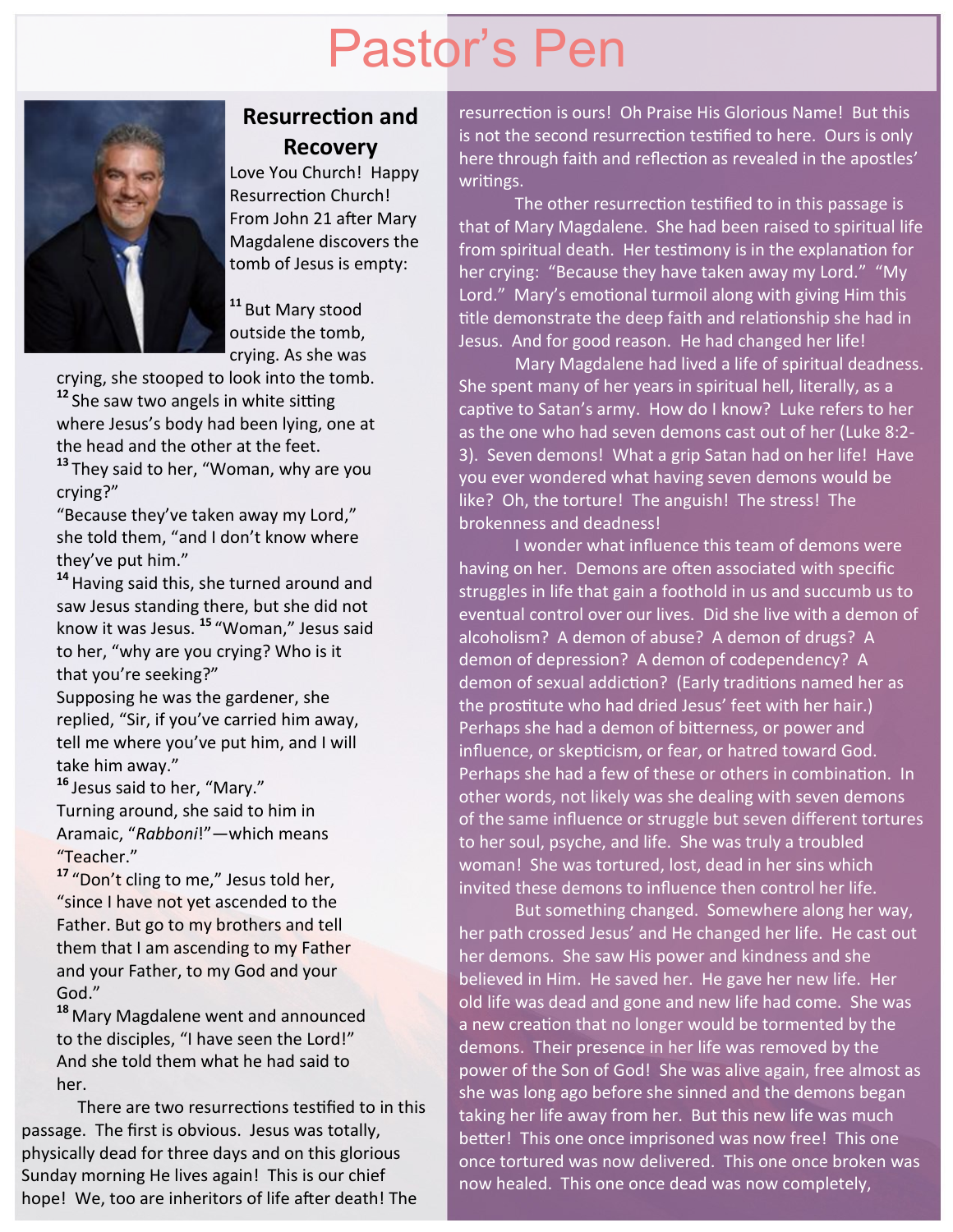### Pastor's Pen **continued**

abundantly, forever alive!

She became a devoted follower of Jesus. She exemplified what Jesus said about the woman some have said was her: "He who is forgiven little loves little, he who is forgiven much loves much." She was one of the people Luke named as underwriting the ministry of Jesus and the disciples. She is the only one in all four gospels named to have been at the death, burial, and resurrection of her Lord. And her testimony in our passage of "my Lord" carries grief because the one who delivered her seemed to be gone forever. But, oh the glorious ring in her ears and soul as He called her name: "Mary." All her hope was restored! No more empty loneliness! No more barriers of death! Jesus is alive and hers forevermore!

No wonder she went running off to tell the disciples that the victory continues!

Mary's bondage to multiple demons is paralleled in the experience of many who have suffered abuse and sought escape in multiple addictions. If Jesus could deliver her from the power of seven demons, he can set us free from multiple compulsions. Many who suffer chemical and sexual addictions are trying to escape the pain of childhood abuse. Many are themselves the children of alcoholics or addicts. The deeper our bondage, the greater will be our gratitude for God's grace. This equips us, like Mary with a story and dedication to Jesus that many other disciples lack. The pain of Mary's past kept her close to Jesus even when others deserted him.

Celebrate Recovery is for both the before and after experiences. It is for both the dead and alive. **Beginning May 3**, those still being overcome by Satan's trappings can come and begin the steps to deliverance from hurts, habits, or hang-ups. Those who have been made alive by Him can come and celebrate the recovery Christ has brought to them so that they can testify to the resurrection of their own lives that others may be encouraged to trust Him for their own resurrection.

Won't you join us?

Pastor David Crook

# Fellowship

The Fellowship team is looking for workers on April 30th & May 7th to paint the Fellowship hall. The team will provide lunch both days.

# **GriefShare**

A new session of GriefShare begins March 24th! Thursdays 6:30 pm

# **Easter**

April 17th is Resurrection Sunday. We meet at the Bandshell first for a **7:00 am** Sonrise Service. We'll have coffee and hot chocolate back at the Church with a **9:00 am** Potluck Breakfast. The Fellowship team is preparing sausage, bacon and pancakes. Please bring breakfast casseroles, rolls or fruit. We **will not meet for Sunday School**, but will have our **worship service at 10:30 am**. There will be an egg hunt for our Nursery age and Children's group at **10:30** during the worship service. The egg hunt will be on the playground on the south side of the church, or in the youth room in case of bad weather.

### **Outreach**

Outreach will be meeting at 10:30 am on April 23rd in the Fellowship hall to pack food boxes. We would love to have you if you would like to help. Distribution will be from 11:00 am to 12:00 pm. There are food shopping lists available above the Outreach food Wagon.

Keep an eye out for upcoming Outreach events.

Butler Homeless Initiative monthly needs list for April will be available on the foyer table soon.

Thank you for your donations; we couldn't do this without you!

Janna Davis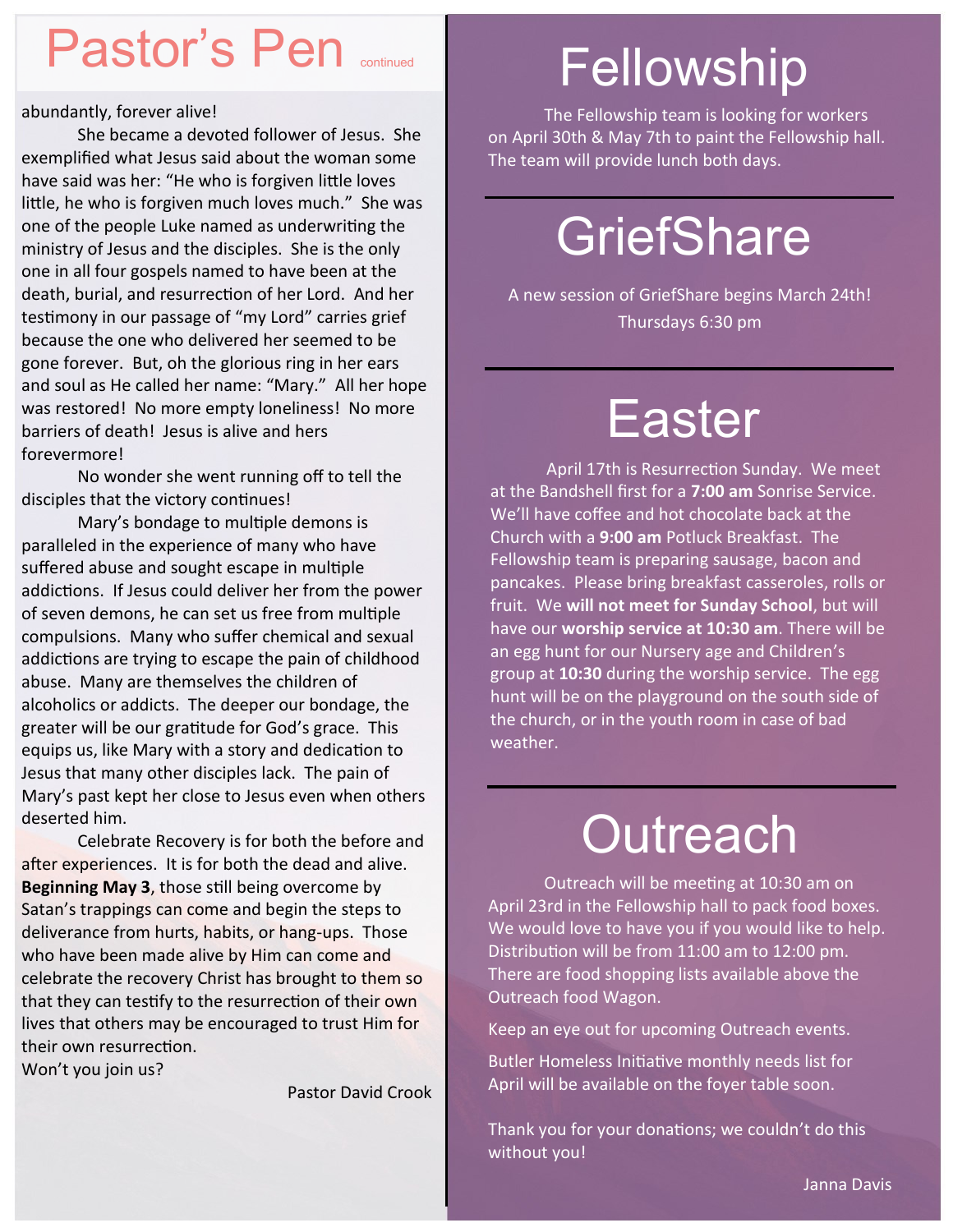# The Deacon's Corner

Dear Brothers and Sisters in Christ,

The promise of Spring is in the air. Warmer days are becoming more frequent and there are signs of new life emerging, with cool season grass lawns starting to green up and tulip bulbs sending their shoots up from the ground. We're reminded when we see signs of new life that our Savior Jesus Christ, through his redemptive work on the cross, has promised us eternal life and hope. During this transition to a new season, I am also reminded that Easter is just around the corner. Read further in this month's newsletter to find more information about Easter sunrise service. It's always a tremendous celebration in the life of our church family.

With the mention of family, the deacon body is looking forward to sharing the deacon family list in the next couple of months. For those of you who may have missed the last "Deacon's Corner", it is the intent of the deacon body to assign both FSBC members and regular attenders to a deacon. Those assigned to a particular deacon's "family" would then have a first contact in times of need. Remember, at the heart of each deacon's calling is the desire to serve. We assist the Pastor as he shepherds the flock. As deacons work with their families and become better acquainted with them, individuals and families feel at liberty to call upon their deacon for prayer or other assistance in time of need. As our church family grows, this will help ensure that everyone feels that he or she has a "go to" person when a need arises. Starting this month and continuing for the next few newsletters, a different deacon profile will be featured to help you become more familiar with the deacons and their role within the church. John Brickley's story is our feature for this month.

#### Hello, fellow church members and friends.

My name is John Brickley and I have been allowed the privilege to serve as your deacon here at First Southern Baptist Church for a number of years now. First of all, let me say that it has been an honor to serve this wonderful body of believers, and I continue to be overwhelmed with gratitude for each one of you as we "travel this sod!"

I gave my heart to Christ when I was thirteen at a Rocky Freeman crusade at First Baptist Church here in El Dorado. I was blessed to have parents that took me to church each Sunday and taught me morals, hard work, and a wholesome view of God.

I married my beautiful wife, Christine, in 1981. We began having children two years later, but I couldn't get her to stop having them! Eight children later, four boys and four girls, we began having grandchildren. Christine and I just found out that our thirtieth grandchild is on the way!! That is definitely a quiver full . . .

My prayer for our Church body is for maturity and strong faith to grow this coming year. For those who are mature in the Lord, we need to put wheels to our faith and move in the leading of the Spirit. For those who are struggling and are immature, we need to see them move on to the meat of the gospel and find out how good God is and how much He can be trusted.

I love being a part of the Southern Baptist denomination–certainly not a perfect group, but one that has been committed throughout my lifetime to scripture, holiness, and presenting the gospel to everyone, regardless of that individual's station in life.

Again, thank you for the honor to serve you, and "Thanks for the memories!" God bless us until we attain His Kingdom.

John Brickley

Rod Luehrs

| Celebrate Recovery!                                                |  |
|--------------------------------------------------------------------|--|
| This Christ-centered, 12-step recovery ministry is for every       |  |
| ⊙Hurt ⊙Habit ⊙Hang-up                                              |  |
| Target whatever holds you back from being all God wants you to be! |  |
| Every Tuesday Night at 6:30 pm                                     |  |
| Beginning May 3, 2022                                              |  |
| <b>First Southern Baptist Church</b>                               |  |
| 200 Oil Hill Rd                                                    |  |
|                                                                    |  |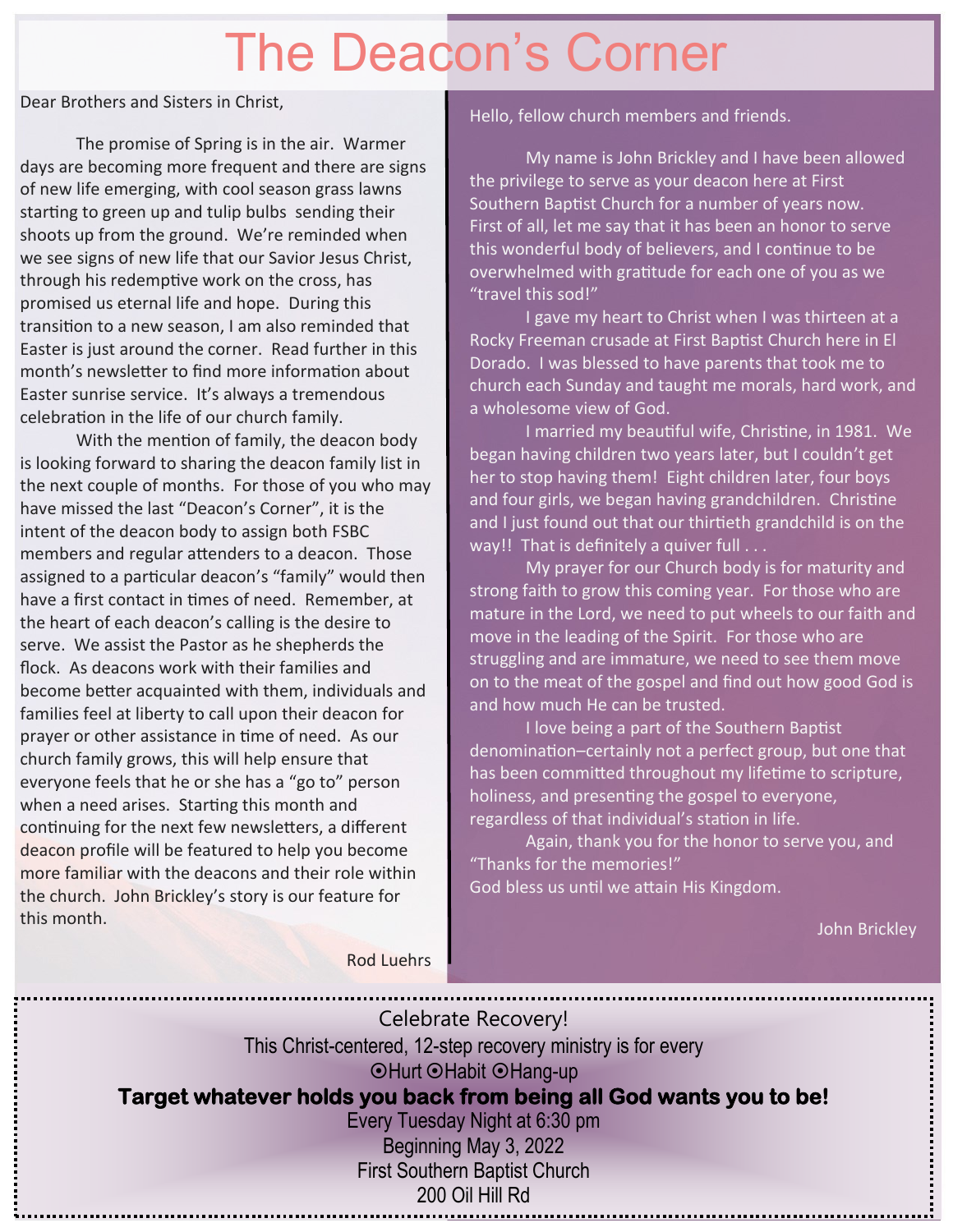| <b>APRIL 2022</b>                                                                                                                                                  |                                                                                              |                                                |                                                           |                                                                                                |                                                      |                                                                                                 |
|--------------------------------------------------------------------------------------------------------------------------------------------------------------------|----------------------------------------------------------------------------------------------|------------------------------------------------|-----------------------------------------------------------|------------------------------------------------------------------------------------------------|------------------------------------------------------|-------------------------------------------------------------------------------------------------|
| 27                                                                                                                                                                 | 28                                                                                           | 29                                             | 30                                                        | 31                                                                                             | ı                                                    | $\mathbf{2}$                                                                                    |
| $35:00 \text{ pm}$<br><b>Women's Bible</b><br>Study                                                                                                                | $4$ Ulala<br>Prewit, Tom<br>& Vicki<br><b>Edwards</b><br>6:15 pm<br>Prayer<br><b>Meeting</b> | 5 Donna<br>Gragg, Phil &<br><b>Karen Drake</b> | $6.6:30 \text{ pm}$<br><b>Bible Study</b><br>for all ages | $76:30 \text{ pm}$<br>GriefShare                                                               | 8                                                    | 9 Karley<br><b>Faudere</b>                                                                      |
| $10$ 2 pm "A-<br>Team"<br>5:00 pm<br><b>Women's Bible</b><br>Study                                                                                                 | 11 $6:15 \text{ pm}$<br>Prayer<br><b>Meeting</b>                                             | 12 Grady<br>Rumsey                             | $136:30 \text{ pm}$<br><b>Bible Study</b><br>for all ages | 14<br>Newsletter<br>articles and<br>dates due<br>6:30 pm<br>GriefShare                         | 15 Jessica<br>Hayes, Phil<br>& Karen<br><b>Drake</b> | 16                                                                                              |
| 17 Easter<br><b>Sunday</b><br>7:00 am Sunrise<br>Services, 9:00<br>am Potluck<br>Breakfast, 10:30<br>Worship<br>Services &<br>Children's<br><b>Easter Egg Hunt</b> | $186:15 \text{ pm}$<br>Prayer<br><b>Meeting</b>                                              | 19                                             | $206:30 \text{ pm}$<br><b>Bible Study</b><br>for all ages | $216:30 \text{ pm}$<br>GriefShare                                                              | 22                                                   | 23 10 am<br><b>Pack Food</b><br><b>Boxes</b><br>11 am<br><b>Distribute</b><br><b>Food Boxes</b> |
| $245:00 \text{ pm}$<br><b>Women's Bible</b><br>Study                                                                                                               | $256:15 \text{ pm}$<br>Prayer<br><b>Meeting</b>                                              | 26                                             | $276:30 \text{ pm}$<br><b>Bible Study</b><br>for all ages | 28 Johnie &<br><b>Donna Gragg</b><br>5:30 pm<br><b>Facilities Mtg</b><br>6:30 pm<br>GriefShare | 29                                                   | 30 Cynda<br>Coats<br>Paint the<br>Fellowship<br>Hall                                            |

### **April Birthdays and Anniversaries**

4th—Ulala Prewit, Tom & Vicki Edwards 5th—Donna Gragg, Phil & Karen Drake 9th—Karley Faudere 12th—Grady Rumsey 15th—Jessica Hayes, Phil & Karen

Drake

28th—Johnie & Donna Gragg

30th—Cynda Coats

#### **April Events**

**5:00 pm Sunday Nights** Women's Bible Study **(NONE ON EASTER) Monday Nights 6:15 pm** Prayer Meeting **Wednesday nights 6:30** Bible Study for all ages **Thursday nights 6:30** GriefShare 10th—2 pm A-Team 14th—Newsletter articles and dates due 17th—7:00 am Sunrise Services, 9:00 am Breakfast, 10:30am Worship Services & Children's Easter Egg Hunt 23rd—10 am Pack Food Boxes, 11 am Distribute Food Boxes 28th—5:30 pm Facilities Team Meeting 30th—Paint the Fellowship Hall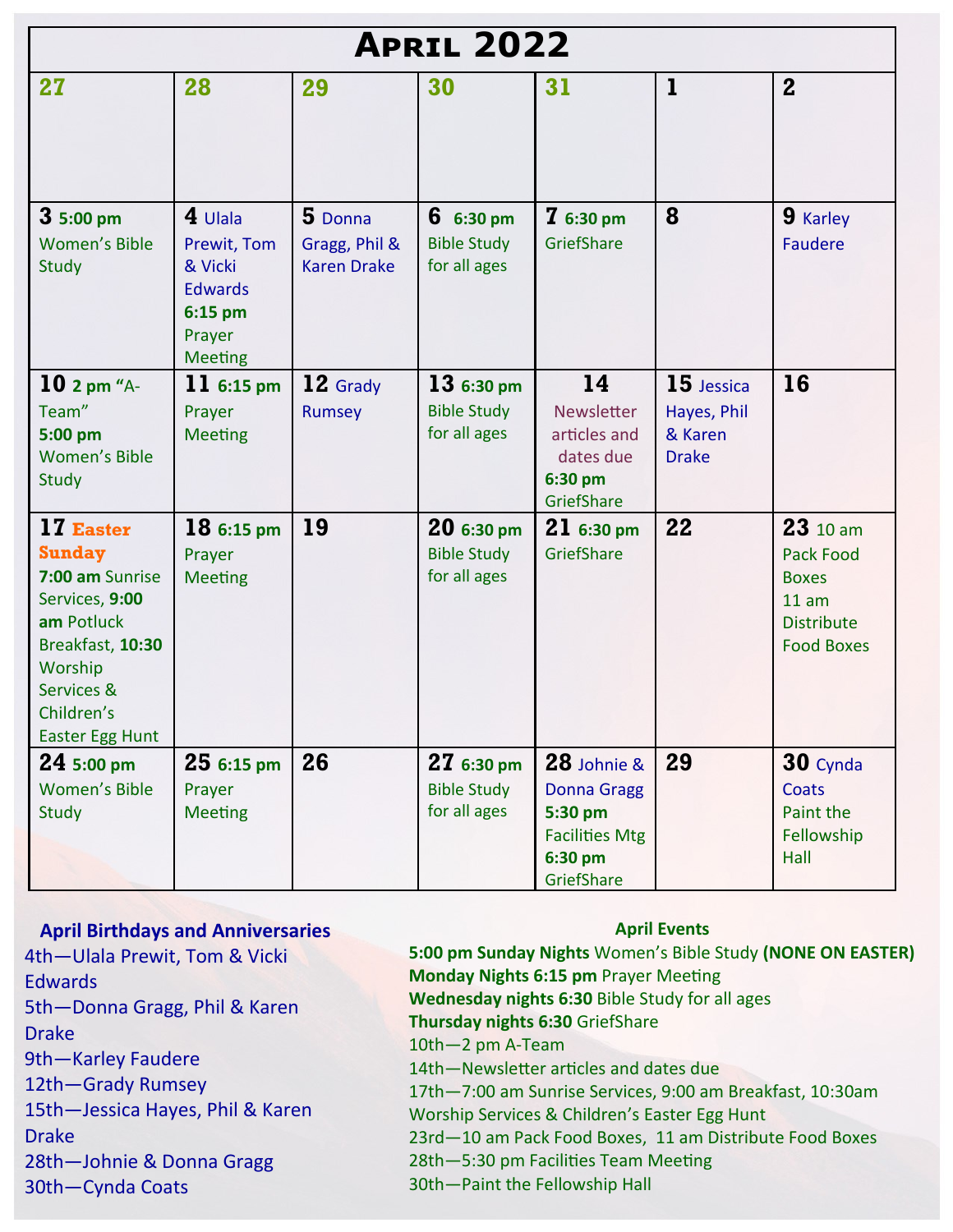| <b>MAY 2022</b>                                                                                            |                                                                                          |                                                  |                                                                                                         |                                                                                      |                               |                                                                                      |
|------------------------------------------------------------------------------------------------------------|------------------------------------------------------------------------------------------|--------------------------------------------------|---------------------------------------------------------------------------------------------------------|--------------------------------------------------------------------------------------|-------------------------------|--------------------------------------------------------------------------------------|
| 1 Jackie<br>Jackson,<br><b>Zebediah Hill</b><br>5:00 pm<br>Women's Bible<br>Study                          | $26:15 \text{ pm}$<br>Prayer<br><b>Meeting</b>                                           | $\mathbf{3}$<br>6:30 pm<br>Celebrate<br>Recovery | 4                                                                                                       | $56:30 \text{ pm}$<br>GriefShare                                                     | 6                             | <b>7</b> Vicki<br>Edwards,<br><b>Steve Rhodes</b><br>Paint the<br>Fellowship<br>Hall |
| 8 MOTHER'S<br><b>DAY</b>                                                                                   | $96:15 \text{ pm}$<br>Prayer<br><b>Meeting</b>                                           | $106:30 \text{ pm}$<br>Celebrate<br>Recovery     | 11 Glenna<br>Wise, Jessica<br>Gill<br>Last day for<br><b>Children &amp;</b><br><b>Youth</b><br>programs | $126:30 \text{ pm}$<br>GriefShare                                                    | 13                            | 14                                                                                   |
| $15$ Graduation<br>Sunday<br>Joe Leibbrandt,<br>Pat Leibbrandt<br>5:00 pm<br><b>Women's Bible</b><br>Study | $166:15 \text{ pm}$<br>Prayer<br><b>Meeting</b>                                          | 17 6:30 pm<br>Celebrate<br>Recovery              | $18$ Joe<br><b>Reinert</b>                                                                              | $19$ Zach<br>Thomas,<br><b>Zara Thomas</b><br>6:30 pm<br>GriefShare                  | 20 Nancy<br>Wright            | 21                                                                                   |
| 22 Jerry Dewitt<br>5:00 pm<br><b>Women's Bible</b><br>Study                                                | $23$ Terry<br><b>Stephens</b><br>$6:15$ pm<br>Prayer<br><b>Meeting</b>                   | $246:30 \text{ pm}$<br>Celebrate<br>Recovery     | 25<br>Ashleigh<br>Frye                                                                                  | $26$ 5:30 pm<br><b>Facilities</b><br>Team<br><b>Meeting</b><br>6:30 pm<br>GriefShare | 27 David<br>and Lisa<br>Crook | 28                                                                                   |
| 29 Mackenzie<br><b>Boender</b><br>5:00 pm<br><b>Women's Bible</b><br>Study                                 | 30<br><b>Memorial</b><br>Day<br><b>Julie Hill</b><br>6:15 pm<br>Prayer<br><b>Meeting</b> | 31 6:30 pm<br>Celebrate<br>Recovery              | ı                                                                                                       | 2 6:30 pm<br>Griefshare                                                              | 3 Kendall<br>Lemaster         | $\overline{\mathbf{4}}$<br>Madylanne<br>Wint                                         |

#### **May Birthdays and Anniversaries**

1st—Jackie Jackson, Zebediah Hill 7th—Vicki Edwards, Steve Rhodes 11th—Glenna Wise, Jessica Gill 15th—Joe Leibbrandt, Pat Leibbrandt 18th—Joe Reinert 19th—Zach Thomas, Zara Thomas 20th—Nancy Wright 22nd—Jerry Dewitt 23rd—Terry Stephens 25th—Ashleigh Frye 27th—David and Lisa Crook 29th—Mackenzie Boender 30th—Julie Hill

#### **May Events**

**5:00 Sunday Nights Women's Bible Study Monday Nights 6:15 pm** Prayer Meeting **Tuesday Nights 6:30 pm** Celebrate Recovery **Wednesday Nights 6:30 pm** Bible studies for Adult, Youth and Children **Thursday Nights 6:30 pm** GriefShare 7th—Paint the Fellowship Hall 8th—MOTHER'S DAY 11th—Last day for Children & Youth programs (summer break) 15th—Graduation Sunday 15th—Newsletter articles and dates due

18th—Last Day of School El Dorado

26th—5:30 pm Facilities Team Meeting

30th—Memorial Day